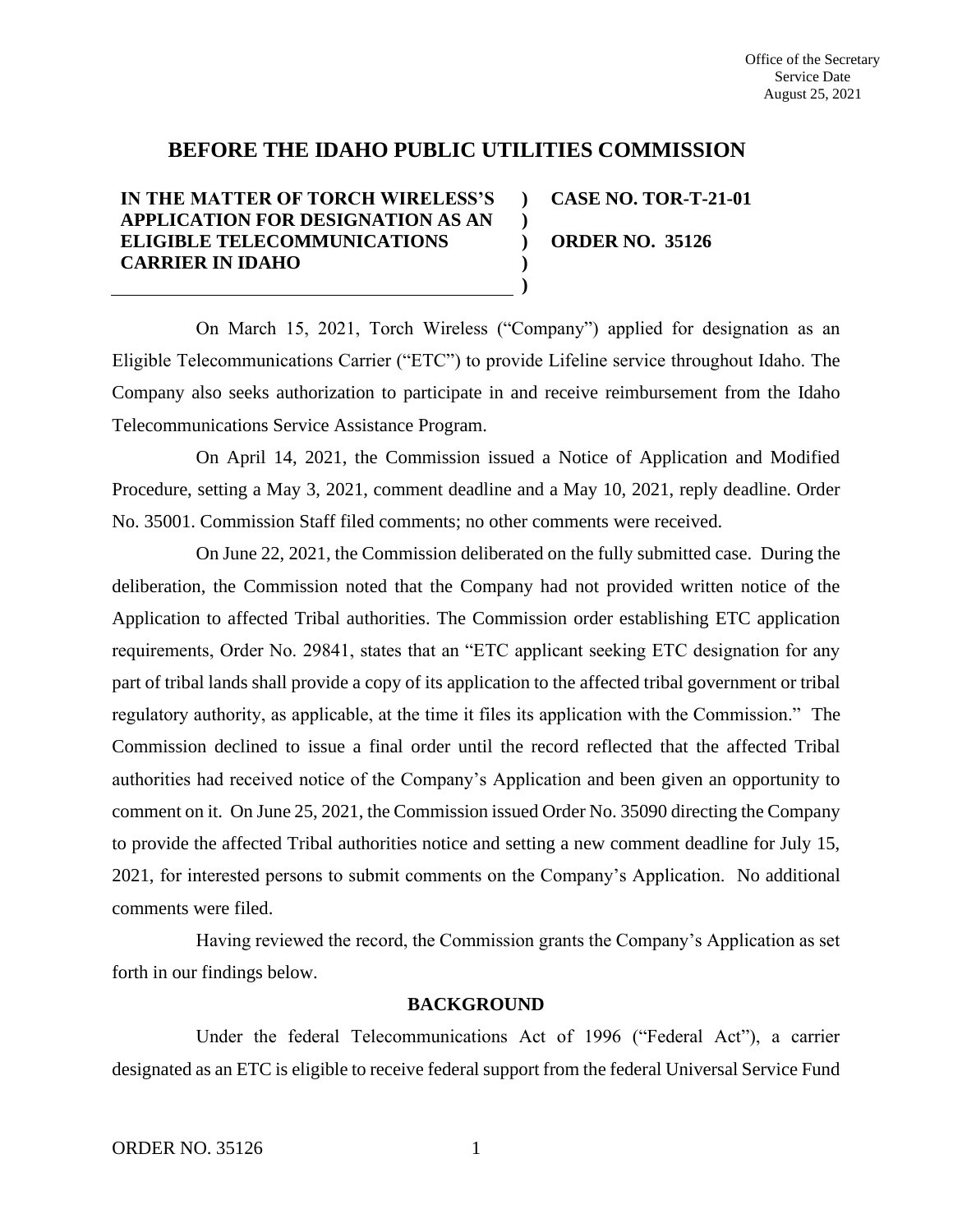("USF").<sup>1</sup> 47 U.S.C. § 214(e). This Commission has the authority, under the Federal Act, to grant ETC designations within Idaho.  $47 \text{ U.S.C.}$  §  $214(e)(2)$ . Authority for the Commission to designate ETC status is also provided in Idaho law—the Idaho Telecommunications Act of 1988 ("Idaho Act")—and expounded upon in prior Commission orders. *See Idaho Code* §§ 62-610D(1), 62- 615(1); Order No. 29841. Under this authority, this Commission has granted ETC designations to numerous carriers in Idaho, including wireless carriers. *See e.g.*, Order Nos. 32586, 32645, and 34163.

To qualify as an ETC, an applicant must satisfy several requirements established in federal and state law. 47 U.S.C. § 214(e); Order No. 29841. The Federal Act requires the applicant to be a "common carrier," offering services supported under Section 254(c) of the Federal Act "using its own facilities or a combination of its own facilities and resale of another carrier's services," unless otherwise granted Federal Communications Commission ("FCC") forbearance. 47 U.S.C. §§ 153(11), 214(e)(1)(A), 160(a)(3) (FCC has regulatory flexibility to forbear application where consistent with public interest). The Federal Act also requires the applicant "advertise the availability of such services and the charges therefor using media of general distribution." 47 U.S.C.  $\S$  214(e)(1)(B).

Under the Federal Act, state commissions are granted the authority to determine whether ETC designation is "consistent with the public interest, convenience, and necessity." 47 U.S.C.  $\S$  214(e)(2). In evaluating this public interest element, this Commission has generally considered two factors. *See* Order Nos. 33002 at 2-3; and 33226 at 3. First, the Commission evaluates whether the carrier contributes to state assistance programs such as ITSAP and the Idaho Telecommunications Relay Services ("TRS") program. *Id.*; *Idaho Code* § 61-1301. Second, the Commission considers if the designation is sought for only part of a rural telephone company's study area, thus leaving some (perhaps less profitable) customers without service. *See* Order Nos.

<sup>&</sup>lt;sup>1</sup> The Federal Communications Commission established the federal USF with the intent to make adequate, efficient communications available nationwide, at reasonable charges. *In the Matter of Lifeline and Link Up Reform and Modernization, Lifeline and Link Up, Federal-State Joint Board on Universal Service, Advancing Broadband Availability Through Digital Literacy Training ("Lifeline and Link Up Reform Order")* 27 F.C.C.R. 6656, at 6660-62 (Feb. 6, 2012); 47 U.S.C. § 254(b). Lifeline is a program supported by the USF that provides monthly discounts to eligible low-income subscribers to maintain access to communications networks. Lifeline and Link Up Reform Order, 27 F.C.C.R. 6656 at 6662-63. Idaho has an analogous state USF program, established in *Idaho Code* §§ 62-610 and 62-610A-610F, and a Lifeline program known as the Idaho Telecommunications Service Assistance Program ("ITSAP").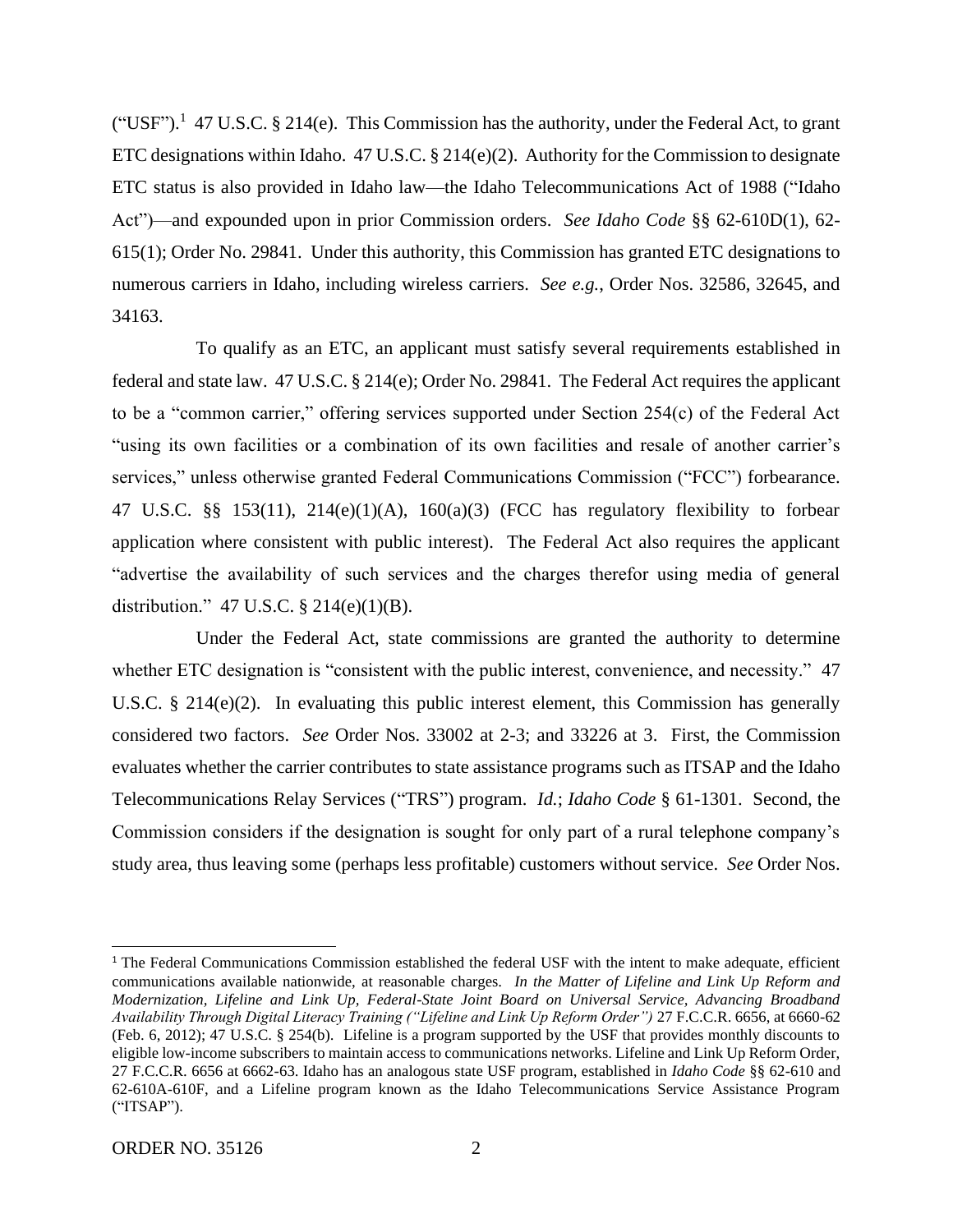33002 at 2-3; and 33226 at 3. Such practice, known as "cream skimming," has been determined by this Commission to be contrary to the public interest. *Id*.

Federal regulations include these additional requirements, which the Commission has adopted by reference, in evaluating applications for ETC designation: (1) compliance with service requirements applicable to support received; (2) submission of a plan for proposed improvements or upgrades to the network (where applicable); (3) demonstrated ability to remain functional in emergencies without an external power source; (4) demonstrated willingness to satisfy consumer protection and service quality standards; (5) financial and technical capability to provide Lifeline service; and (6) notice to affected Tribes where designation is sought for any part of Tribal lands. *See* 47 C.F.R. § 54.202; No. 29841 at 5 and 16.

For applicants seeking Lifeline-only ETCs, the FCC has waived the requirement to submit a network improvement and upgrade plan, noting that such ETCs do not receive funds to improve or extend their networks. *Lifeline and Link Up Reform Order*, 27 F.C.C.R. 6656, ¶ 386. This Commission—which requires a two-year network improvement plan and progress report (Order No. 29841 at 18) where applicable—has also waived the requirement where a Lifeline-only ETC is requested. Order No. 33002 at 3.

#### **THE APPLICATION**

The Company is a Wyoming corporation authorized to do business in Idaho as a foreign corporation. The Company seeks ETC in the entire state of Idaho (including Tribal Lands) for local exchange services in the designated service area, for the purpose of receiving federal universal service support. The Company is seeking only low-income support to provide Lifeline services to qualifying consumers in the state of Idaho. The Company is not seeking nor requesting high-cost support. Torch requests that its designation as an ETC include the authority to participate and receive reimbursement from ITSAP. The Company asserted it meets all federal and state requirements for designation as an ETC and argued that designating the Company as an ETC is in the public interest.

### **STAFF COMMENTS**

Staff recommended approval of the Company's Application. Staff's analysis included a review of the Company's compliance with the federal Telecommunications Act of 1996 and FCC regulations and orders. Staff also verified whether the Company meets the ETC eligibility and reporting requirements established by the Commission in Order No. 29841. Staff concluded "the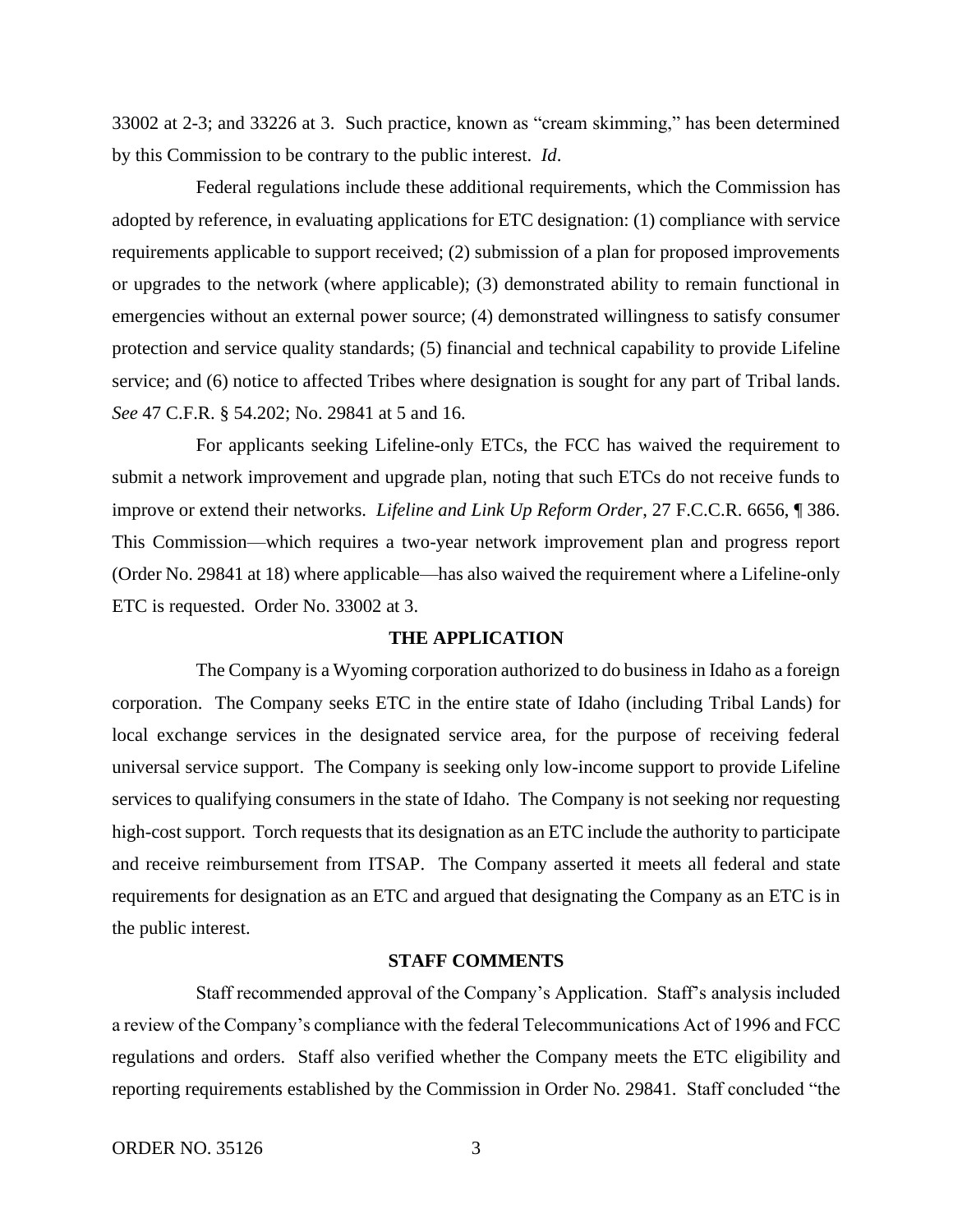Application demonstrates the Company's commitment to fulfill the obligations of an ETC in Idaho." *Staff Comments* at 4.

When analyzing whether a common carrier's ETC application is in the public interest, Staff usually focuses on two considerations: whether the company will contribute to Idaho telecommunications funds, and whether the company's application raises "cream-skimming" concerns.<sup>2</sup> *See* Case No. VCS-T-18-01. Regarding the first consideration, Staff noted the Company confirmed it will comply with the reporting and contribution requirements outlined in Order No. 29841. Regarding the second consideration, Staff noted the Company requests ETC designation statewide; therefore, no cream skimming analysis is required." *Staff Comments* at 3.

# **COMMISSION FINDINGS AND DECISION**

The Commission has authority to grant ETC designation to a telecommunications carrier under federal and state law. 47 U.S.C. § 214(e); and *Idaho Code* §§ 62-610D, 62-615(1). The Commission has reviewed and considered the record, including the Company's Application and Staff Comments. We now make the following findings.

# **A. Common Carrier, Own-Facilities, and Advertising**

We first address requirements listed in  $\S 214(e)(1)$  of the Federal Act. That provision requires an applicant to be a "common carrier" by offering the supported services "using a combination of its own facilities and resale". *See Application* at 7. Therefore, we find the Company will utilize its own facilities as a facilities-based provider. On the record before us, we find the Company is also a "common carrier." *See* 47 U.S.C. § 153(11).

An applicant seeking ETC designation must also "advertise the availability of such services and the charges therefor using media of general distribution." 47 U.S.C. § 214(e)(1)(B). Based on the record and the Company's assurances, we find this requirement to also be satisfied. *See Application* at 8.

### **B. Public Interest and Related ETC Designation Requirements**

Under the Federal Act, state commissions shall determine whether granting the requested ETC designation is "consistent with the public interest, convenience, and necessity." 47 U.S.C. § 214(e)(2).

<sup>&</sup>lt;sup>2</sup> "Cream skimming" occurs when a telecommunications carrier seeks ETC designation for only part of a rural telephone company's study area, leaving less profitable customers without service.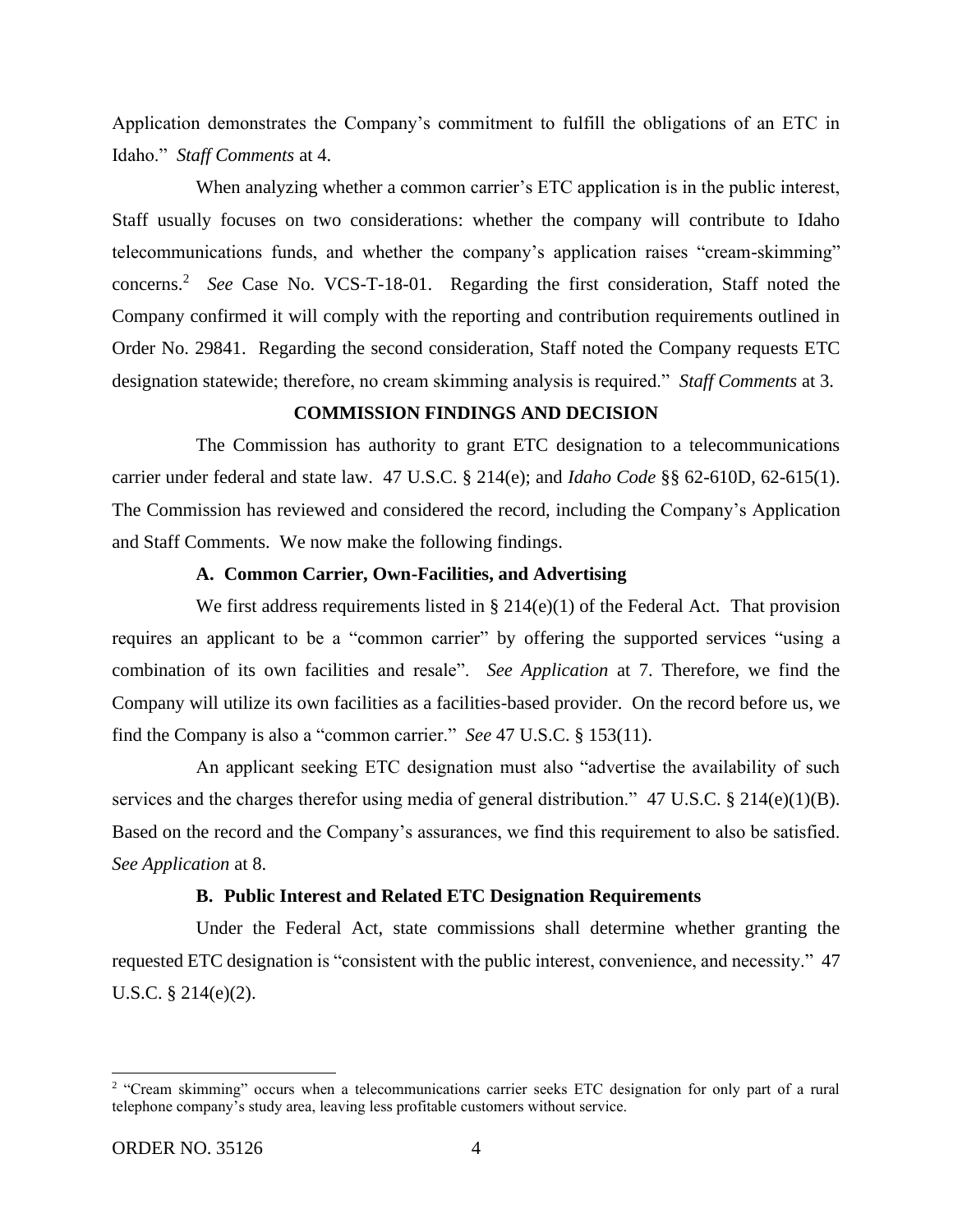First, the Company committed to providing Idaho consumers, especially low-income consumers, with low prices and high-quality services. *Id*. at 10. The Company also committed to offering Lifeline services in its service area. *Id*. at 11; *see also* 47 C.F.R. § 54.101(d). We find that the Company's offering of these services promotes the public interest because these services will provide competition and choice for consumers. *Id*. This deployment also furthers this Commission and the FCC's goals of expanding the reach of digital connectivity to promote economic growth in rural areas. In pursuit of deployment, the Company has committed to satisfying all applicable state and federal requirements related to consumer protection and service quality standards. *Id.* at 10. We further find it is in the public interest for the Company to offer Lifeline services in its service area.

We also consider whether the Company would contribute to the appropriate Idaho funds. *See* Order Nos. 33002 at 2-3, 33226 at 3. Staff confirmed that the Company will participate in the appropriate Idaho programs and comply with the Commission's annual reporting requirements. *Staff Comments* at 3. We find that the Company's commitment to participating in the appropriate Idaho programs advances the public interest.

Next, we consider whether the Company is engaged in "cream skimming," which we have found to be contrary to the public interest. Order Nos. 33002 at 2-3, 33226 at 3. Because the Company requested ETC designation for the entire state, no cream-skimming analysis is required.

We therefore find that granting the Company ETC designation in Idaho satisfies the public interest requirements.

### **C. Remaining Requirements**

Finally, we address the six remaining requirements from federal regulations and Order No. 29841. *See* 47 C.F.R. § 54.202.

(1) Service Requirements for Support Received. We find the Company has sufficiently committed to meeting these requirements. *Application* at 6-11.

(2) Plan for Proposed Improvements or Upgrades to the Network. The FCC waived the requirement for a winning bidder to file a five-year plan as part of the ETC designation process, citing its heightened oversight of auction winners. *WCB Reminds Connect Am. Fund Phase II Auction Applicants of the Process for Obtaining A Fed. Designation As an Eligible Telecommunications Carrier*, 33 FCC Rcd. 6696 (2018). Considering the FCC's heightened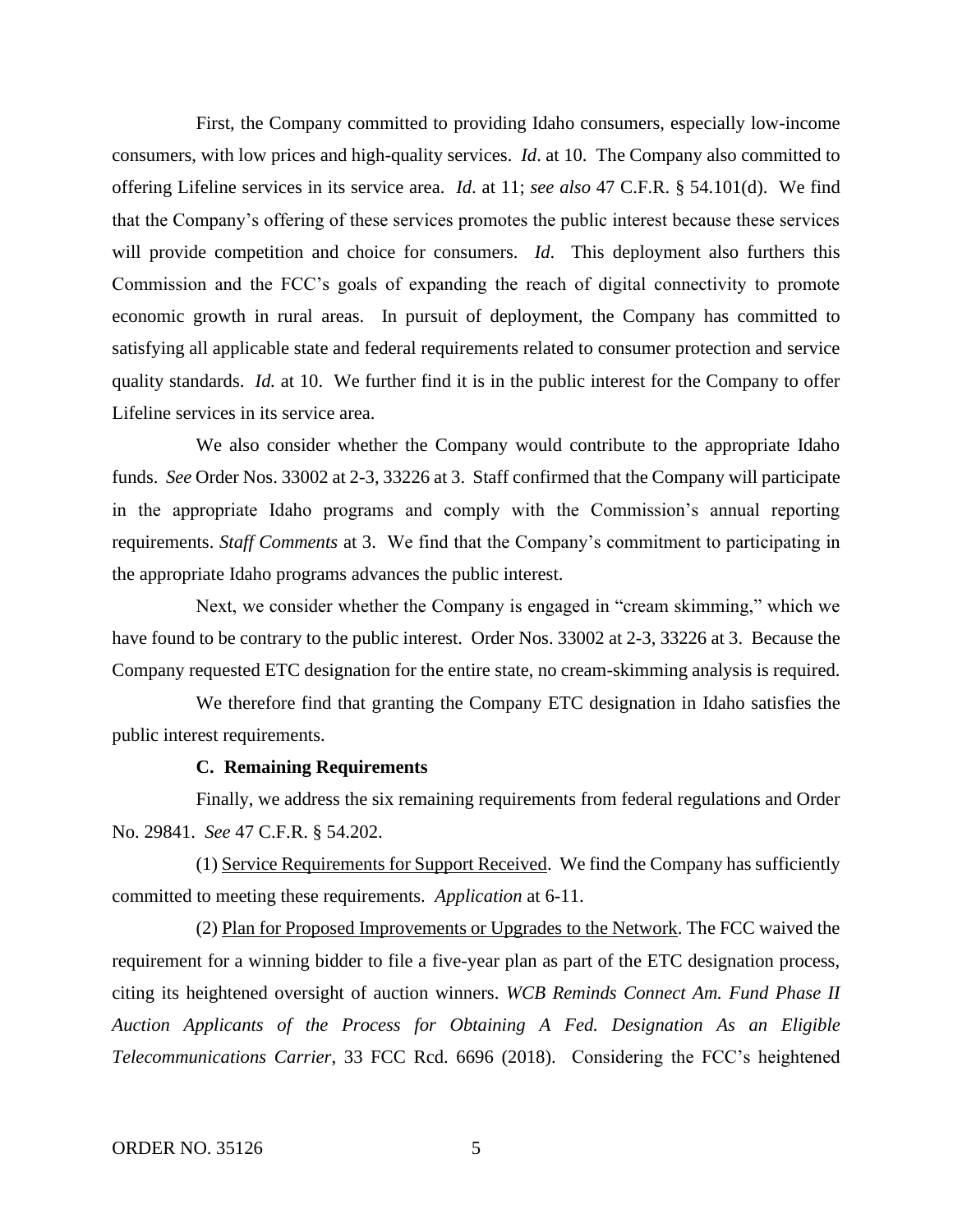oversight, we waive in this proceeding our requirement that the Company's ETC Application include a two-year network improvement plan. *See* Order No. 29841 at 8.

(3) Ability to Remain Functional in Emergencies. We find the Company has demonstrated sufficient compliance with this requirement. *Application* at 9.

(4) Willingness to Satisfy Consumer Protection and Service Quality Standards. We are satisfied with the Company's assurances as to this requirement. *Id*. at 8.

(5) Financial and Technical Capability. Based on the Company's assurances and description of its financial and technical qualifications, and how it interacts and partners with its parent company, we also find this requirement to be satisfied. *Id*. at 9.

(6) Notice to Affected Tribes. To obtain ETC designation by this Commission we find the Company has sufficiently notified and engaged Tribal authorities according to 47 C.F.R. § 54.202, and Order No. 29841.

Following the issuance of Order No. 35090, the Company provided Staff with copies of the correspondence, which were all dated July 9, 2021, sent to Tribal authorities in Idaho of the Company's Application.<sup>3</sup> We have reviewed this correspondence and conclude that the Company has satisfied the federal and state requirements for an ETC designation. We therefore designate the Company an ETC for the entire state of Idaho. Likewise, we designate the Company a Lifelineonly ETC for the service area in which the Company will not receive high-cost support.<sup>4</sup> As this case was processed it came to our attention that the original Appendix setting forth the requirements to qualify to be granted ETC status in Idaho were outdated. As a result, minor changes were made.

When this Commission originally established ETC application requirements we imposed the responsibility to provide notice to the affected Tribes not only on the company seeking ETC status but also on ourselves. *See* Order No. 29841. We find this requirement redundant and unnecessary. It is reasonable for the company requesting ETC status to notify the Tribes of such a request. The Commission's responsibility is to verify that notice is provided, as is the case here.

<sup>&</sup>lt;sup>3</sup> The Company provided notice of its Application to the Coeur D'Alene, Kootenai, Nez Perce and Shoshone Bannock Tribes in Idaho.

<sup>4</sup> Attached to this Order is the Appendix setting forth updated requirements for ETC Designation, Reporting and Certification.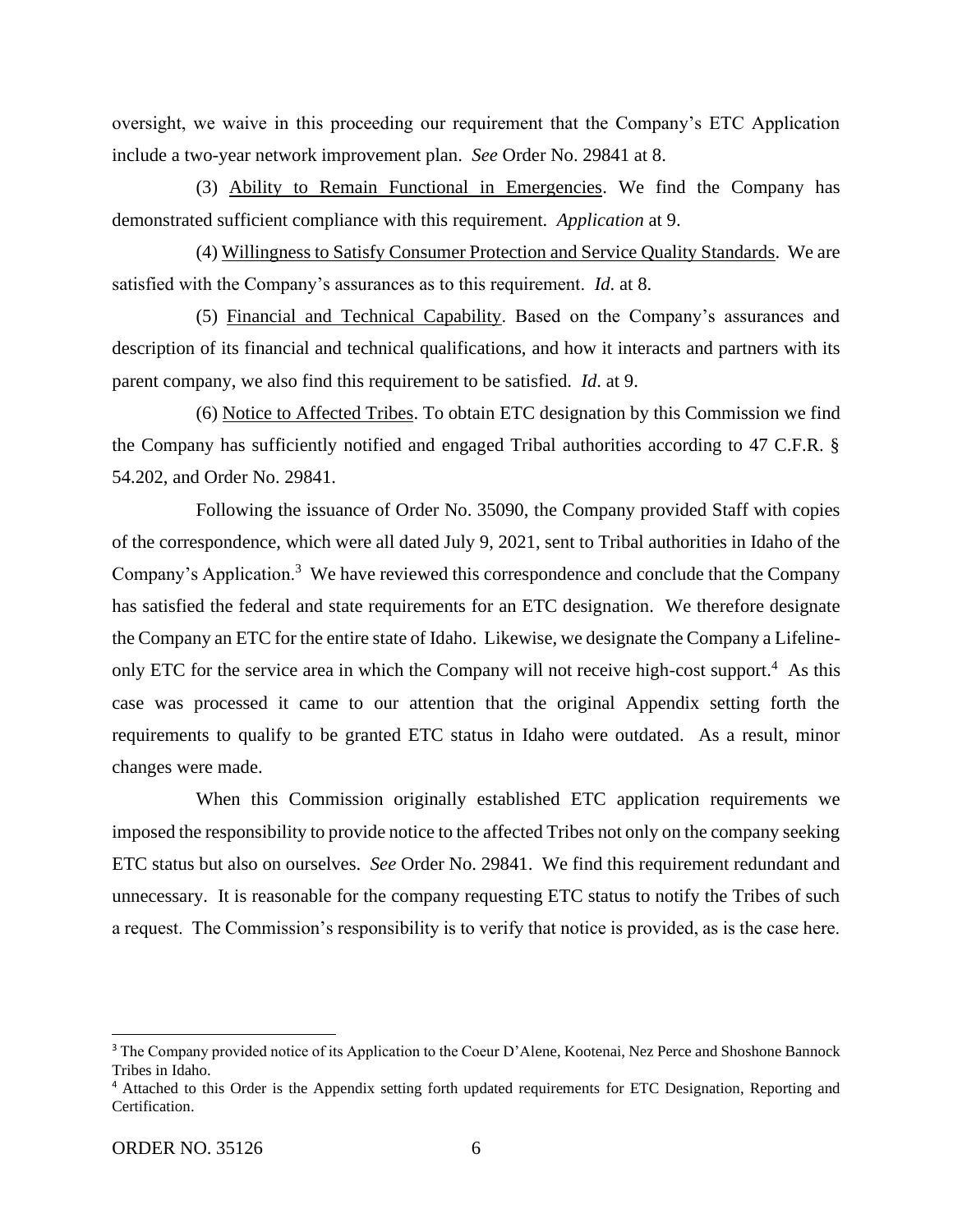### **O R D E R**

IT IS HEREBY ORDERED that the Company's Application for a) designation as an ETC in the state of Idaho, b) designation as a Lifeline-only ETC for the service area in which the Company will not receive high-cost support, and c) authorization to participate and receive reimbursement from ITSAP as appropriate is granted.

THIS IS A FINAL ORDER. Any person interested in this Order may petition for reconsideration within twenty-one (21) days of the service date of this Order. Within seven (7) days after any person has petitioned for reconsideration, any other person may cross-petition for reconsideration. *See Idaho Code* § 61-626.

DONE by Order of the Idaho Public Utilities Commission at Boise, Idaho this 25<sup>th</sup> day of August 2021.

PAUL KJELLANDER, PRESIDENT

tine *Kap*ii<br>INE RAPER, COMMISSIONER

ERIC ANDERSON, COMMISSIONER

ATTEST:

Jan Noriyuki Commission Secretary

I:\Legal\TELEPHONE\TOR-T-21-01\Orders\TORT2101\_final\_jh.docx

ORDER NO. 35126 7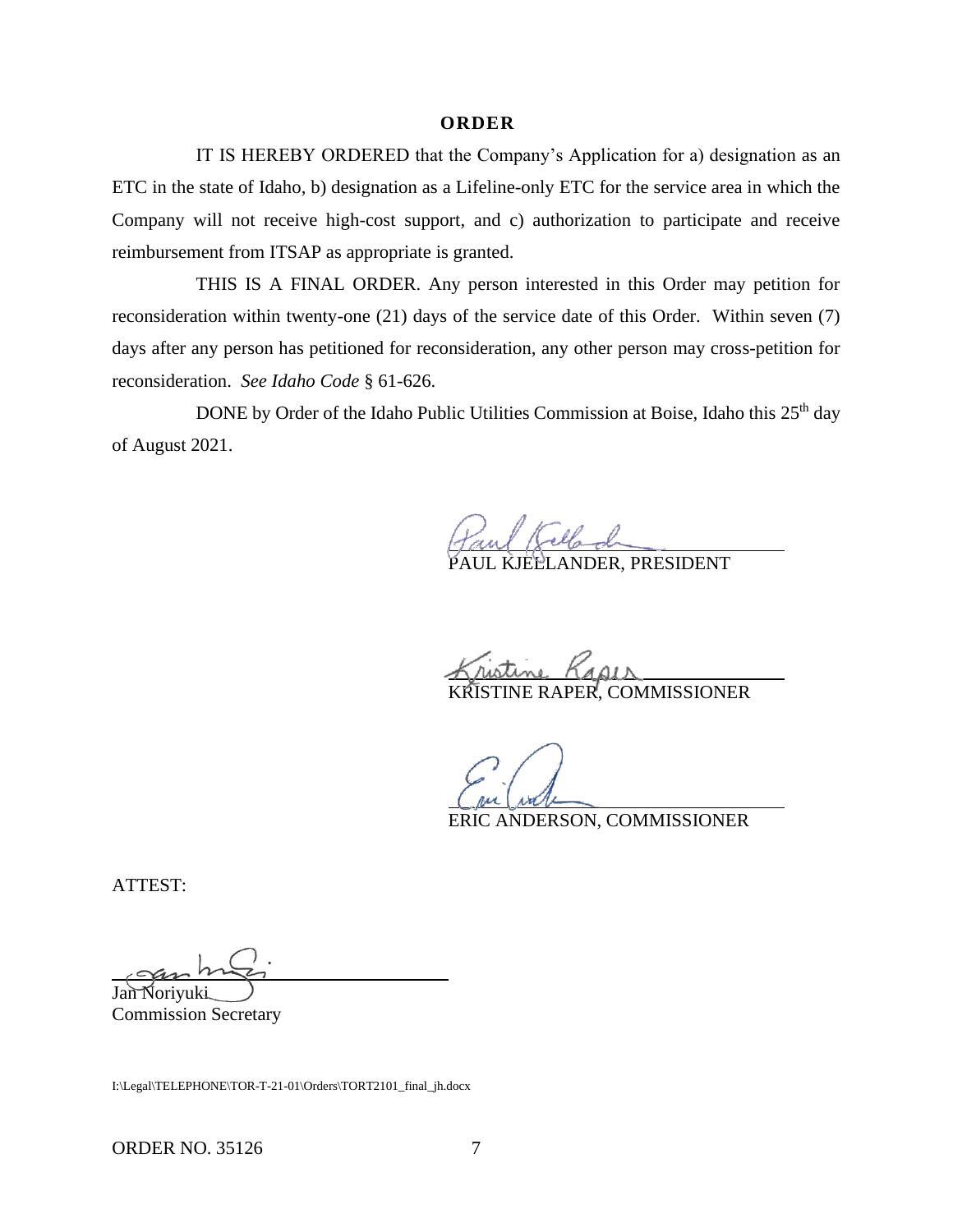# **APPENDIX**

# **Requirements for Eligible Telecommunications Carrier (ETC) Designation, Reporting, and Certification.**

## **A. STATUTORY DESIGNATION REQUIREMENTS**

All ETC applicants must follow the federal statutory requirements for ETC designation. *See* 47 U.S.C. § 214(e)(l).

## **1. Common Carrier**

The ETC applicant must be a "common carrier" as defined by 47 U.S.C. § 153(10).

## **2. Provide the Universal Services**

The ETC applicant must demonstrate that it is capable of providing and will continuously provide throughout its proposed service area the universal services set forth in 47 C.F.R. § 54.101(a), either by using its own facilities or a combination of its own facilities and resale of another carrier's services. *See* 47 U.S.C. § 214(e)(l)(A). These services include:

- (a) Voice grade access to the public switched network;
- (b) Local calling;
- (c) Touch tone signaling or its functional equivalent;
- (d) Single-party service or its functional equivalent;
- (e) Access to 911 emergency services where available;
- (f) Access to operator services;
- (g) Access to long-distance service;
- (h) Access to directory assistance; and
- (i) Toll limitation service.

*See* 47 C.F.R. § 54.101(a).

### **3. Advertising**

The ETC applicant must demonstrate that it will advertise the availability of its universal service offering and the charges therefore using media of general distribution. *See* 47 U.S.C. § 214(e)(l)(B).

> APPENDIX PAGE 1 ORDER NO. 35126 CASE NO. TOR-T-21-01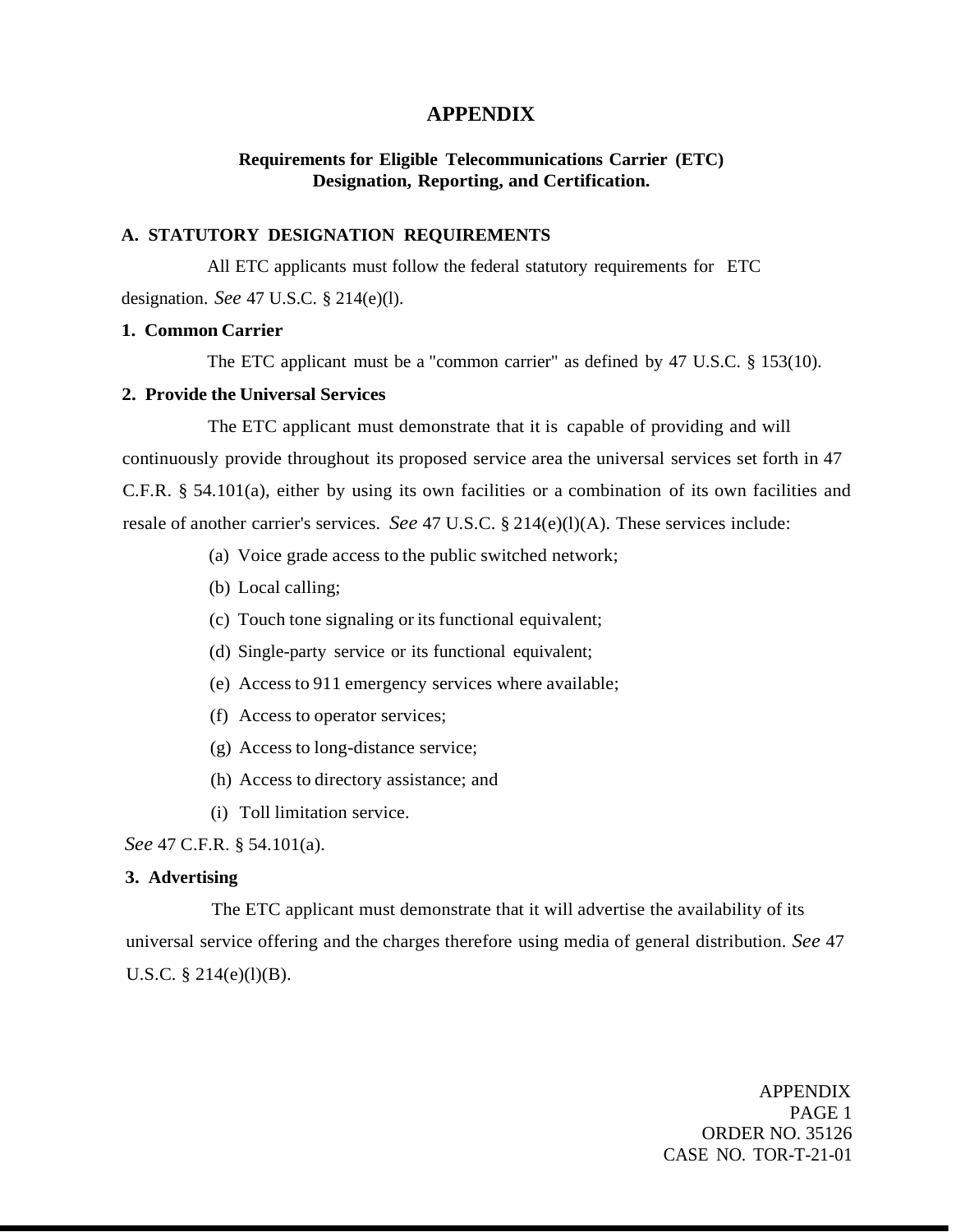# **4. Public Interest**

The ETC applicant must demonstrate that ETC designation is consistent with the public interest, convenience, and necessity; and, in the case of an area served by a rural telephone company, demonstrate that the public interest will be met by an additional designation.

# **5. Tribal Notification**

An ETC applicant seeking ETC designation for any part of tribal lands shall provide a copy of its application to the affected tribal government or tribal regulatory authority, as applicable, at the time it files its application with the Commission. Evidence of such notification shall be provided to the Commission.

### **B. ADDITIONAL ELIGIBILITY REQUIREMENTS**

All ETC applicants in Idaho must also satisfy the following additional requirements for ETC designation in Idaho. All ETCs previously designated by this Commission pursuant to 47 U.S.C. § 214(e)(2) must provide this information by September 1, 2006.

### **1. The Commitment and Ability to Provide Supported Services**

The ETC applicant must certify that it will: (a) provide service on a timely basis to requesting customers within the applicant's service area where the applicant's network already passes the potential customer's premises; and (b) provide service within a reasonable period of time, if the potential customer is within the applicant's licensed service area but outside its existing network coverage, if service can be provided at reasonable cost by (i) modifying or replacing the requesting customer's equipment; (ii) deploying roof-mounted antenna or other equipment; (iii) adjusting the nearest cell tower; (iv) adjusting network or customer facilities; (v) reselling services from another carrier's facilities to provide service; or (vi) employing, leasing or constructing an additional cell site, cell extender, repeater, or other similar equipment.

The ETC applicant must also submit a two-year network improvement plan that describes with specificity proposed improvement or upgrades to the applicant's network on a wire center-by-wire center basis throughout its proposed designated service area. Each applicant must also demonstrate how signal quality, coverage or capacity will improve due to the receipt ofhighcost support; the projected start date and completion date for each improvement and the

> APPENDIX PAGE 2 ORDER NO. 35126 CASE NO. TOR-T-21-01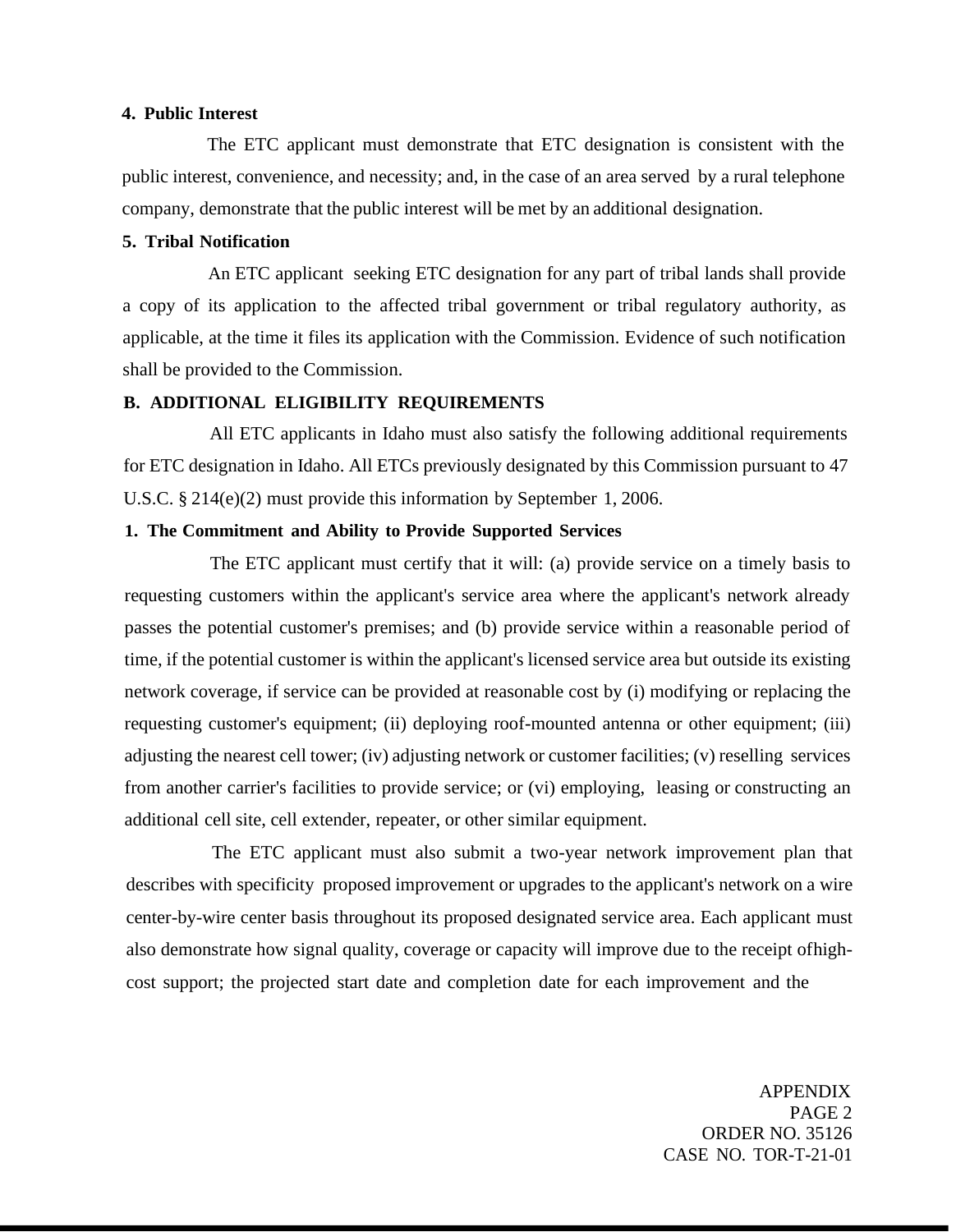estimated amount of investment for each project that is funded by high-cost support; the specific geographic areas where the improvements will be made; and the estimated population that will be served as a result of the improvements. If an applicant believes that service improvements in a particular wire center are not needed, it must explain its basis for this determination and demonstrate how funding will otherwise be used to further the provision of supported services in that area.

### **2. The Ability to Remain Functional in Emergencies**

The ETC applicant must demonstrate that it has a reasonable amount of back-up power to ensure functionality without an external power source, is able to re-route traffic around damaged facilities, and is capable of managing traffic spikes resulting from emergency situations.

# **3. A Commitment to Consumer Protection and Service**

The ETC applicant must certify that it will comply with all applicable service quality standards and consumer protection rules. In addition, all wireless carriers seeking ETC designation must agree to comply with the Cellular Telecommunications and Internet Association's Consumer Code for Wireless Service ("CTIA Code").

# **4. Description of the Local Usage Plans**

The ETC applicant must provide a description of its local usage plans and a description of the local usage plan(s) of the incumbent local exchange carrier (ILEC).

## **C. REPORTING REQUIREMENTS**

Beginning on September 1, 2006, and every year thereafter, all carriers requesting high-cost support must submit an annual report to the Commission.

### **1. Two-Year Network Improvement Plan and Progress Report**

The annual report must include a progress report demonstrating what progress has been made in the last year toward goals outlined in the most recent two-year network improvement plan. The progress report must include maps detailing the ETC's progress towards meeting its plan targets, an explanation of how much universal service support was received and how it was used to improve signal quality, coverage, or capacity, and an explanation regarding any network improvement targets that have not been fulfilled. This information should be submitted at the wire center level. The annual report must also include a new two-year network

> APPENDIX PAGE 3 ORDER NO. 35126 CASE NO. TOR-T-21-01